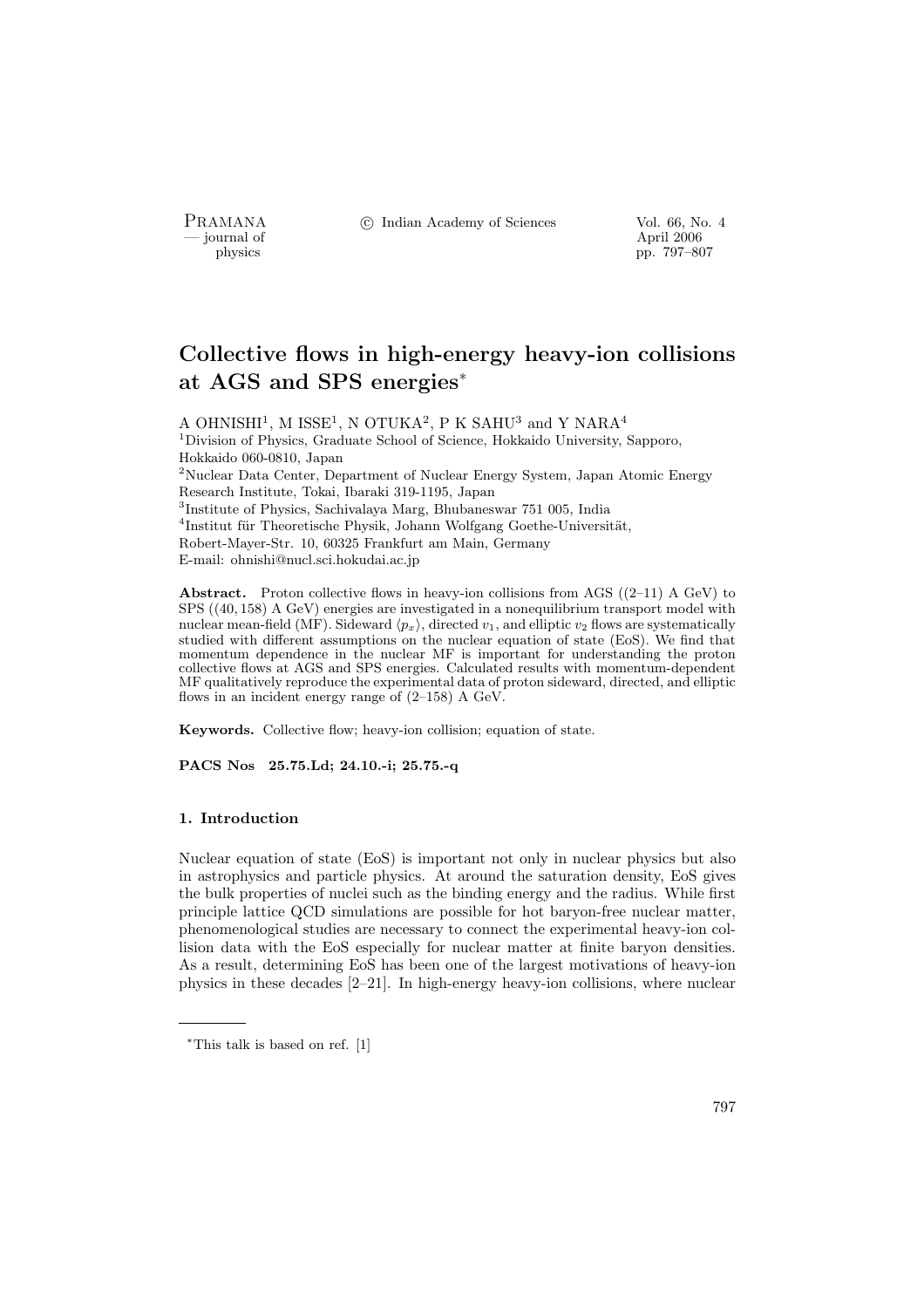matter in a wide range of temperatures and densities are probed, many ideas on the EoS and phases have been examined. For example, very dense matter is created in recent RHIC experiments [22] suggesting the creation of the gas of deconfined quarks and gluons (QGP).

Since the first prediction [2] and experimental observation [3] of collective flows, their relation to EoS has been extensively discussed. Strong collective flows were first considered to be the evidence of hard EoS [4], but later on, the effects of momentum-dependent mean-field was found to be important [4,5]. In order to distinguish the momentum and density dependence, we need to invoke heavy-ion collision data in a wide incident energy range, and now we have systematic collective flow data at various incident energies; LBNL-Bevalac [6], GSI-SIS [7], BNL-AGS [8–11], CERN-SPS [12], and BNL-RHIC [23].

Collective flow data obtained at AGS energies  $((2-11)$  A GeV) show a good landmark to determine EoS. It was demonstrated in RBUU that we can explain all the radial, sideward, and elliptic flows at AGS energies with EoS with  $K \sim 300$ MeV if we take into account the saturating momentum dependence of the mean-field (MF), a large number of hadronic resonances, and string degrees of freedom [13]. Recently, Danielewicz et al have also discussed the EoS with these data within Boltzmann equation simulation [11,14,15], showing that reliable stiffness value ( $K =$ 167–380 MeV) cannot be uniquely determined from currently available collective flow data  $(F \text{ or } v_2)$  up to AGS energies. These two works do not necessarily provide the same conclusion for the stiffness. In order to reduce these ambiguities and to pin down the EoS more precisely, recently measured flow data at lower SPS energies ((20–80) A GeV) may be helpful, because higher baryon density would be reached at these incident energies.

We have recently investigated collective flows from 2 A GeV to 158 A GeV [1] by using a hadronic cascade model (JAM) [24] combined with a covariant prescription of MF (RQMD/S) [25]. In this proceedings, we show the results of proton flows based on ref. [1].

#### 2. Nonequilibrium transport model and the equations of state

Heavy-ion collision is a dynamical process of a system in which the temperature and density are not uniform and the equilibrium is not necessarily reached. While hydrodynamical description is the most direct way to connect the EoS and dynamics and its successes at RHIC, nonequilibrium effects are more important at SPS energies and nonequilibrium dynamics is required to study the EoS of dense nuclear matter through heavy-ion collisions.

Hadron-string cascade processes are the main source of thermalization and particle production up to SPS energies. By increasing incident energy from AGS  $((2-11)$ A GeV) to SPS  $((20-158)$ A GeV), the main particle production mechanism in hadron–hadron collisions evolves from resonance productions to string formations. At higher energies, hard partonic interaction (jet production) becomes more important, and the jet production cross-section reaches around 20% of the total cross-section of  $pp$  at RHIC [26]. JAM includes all these particle production mechanisms, and the applicable incident energy range is expected to be enough. Readers can find detailed explanation of JAM in ref. [24].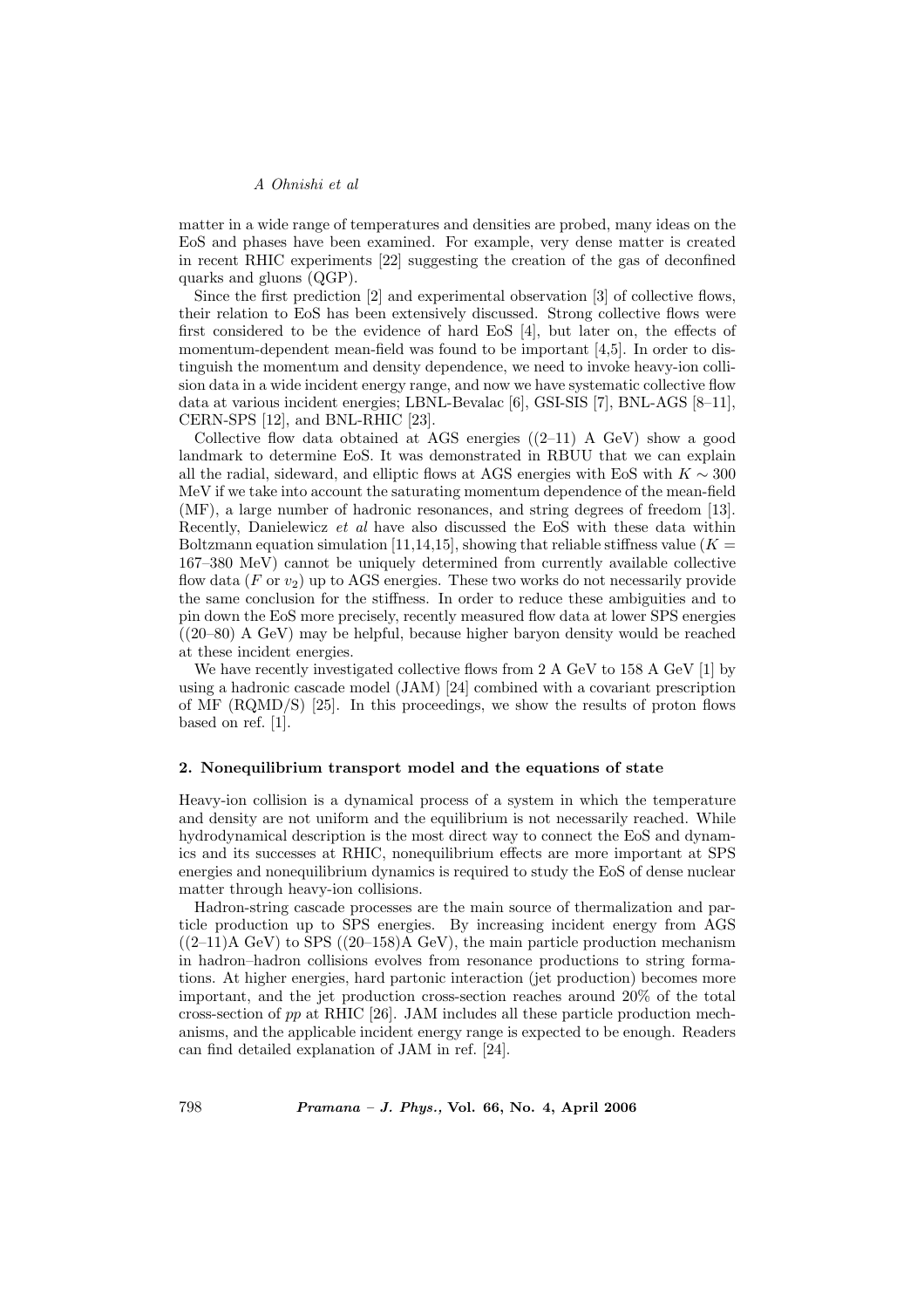Collective flows in high-energy heavy-ion collisions

Table 1. Mean field parameter set.

| Type | $\alpha$   | $\beta$<br>$(MeV)$ $(MeV)$ | $\gamma$ |                          | $C_{\text{ex}}^{(1)}$ $C_{\text{ex}}^{(2)}$ | $\mu_1$<br>$(MeV)$ $(MeV)$ $(fm^{-1})$ $(fm^{-1})$ $(MeV)$ | $\mu_2$ | K   |
|------|------------|----------------------------|----------|--------------------------|---------------------------------------------|------------------------------------------------------------|---------|-----|
| ΜН   | $-33$      | 110                        |          | $5/3$ $-277$             | 663                                         | 2.35                                                       | 0.4     | 448 |
| МS   | $-268$     | 345                        |          | $7/6$ $-277$             | 663                                         | 2.35                                                       | 0.4     | 314 |
| H    | $-124$     | 70.5                       | 2        |                          |                                             |                                                            |         | 380 |
| S    | $-356$ 303 |                            | 7/6      | $\overline{\phantom{m}}$ |                                             |                                                            |         | 200 |



Figure 1. Left: Momentum dependence of the single particle potentials for momentum-dependent hard (MH), soft (MS) as well as momentum-independent hard (H) and soft (S) are compared with the real part of the global Dirac optical potential by Hama *et al.* Right: Density dependence of total energy per nucleon for momentum-dependent (MH, MS) and independent (H, S) potentials.

It is necessary to include MF effects to explain collective flow data, and the MF should depend on momentum as well as density in order to describe flows in a wide incident energy range. We adopt here a simple Skyrme-type density-dependent MF in the zero-range approximation, and a Lorentzian-type momentum-dependent MF [5] which simulates the exchange term (Fock term) of the Yukawa potential. Single particle potential  $U$  then has the form

$$
U(\mathbf{r}, \mathbf{p}) = \frac{\alpha \rho(\mathbf{r})}{\rho_0} + \frac{\beta \rho(\mathbf{r})^{\gamma}}{\rho_0^{\gamma}} + \sum_{k=1,2} \frac{C_{\text{ex}}^{(k)}}{\rho_0} \int d\mathbf{p}' \frac{f(\mathbf{r}, \mathbf{p}')}{1 + [(\mathbf{p} - \mathbf{p}')/\mu_k]^2}.
$$
 (1)

This MF potential is derived from the total potential energy, through a relation  $U =$ δV /δf. Parameters α, β and γ in eq. (1) are determined to reproduce the saturation of the total energy per nucleon at the normal nuclear density, i.e.  $E/A|_{\rho=\rho_0}$  =  $-16$  MeV, and  $P = \rho^2 \partial (E/A)/\partial \rho|_{\rho=\rho_0} = 0$  MeV/fm<sup>3</sup> [27]. The incompressibility K is obtained from  $K = 9\rho^2 \frac{\partial^2 (E/A)}{\partial \rho^2}\Big|_{\rho=\rho_0}$ . Parameters for hard (H) and soft (S) EoS are listed in table 1 and the density dependences of the total energy per nucleon are shown in the right panel of figure 1.

Parameters  $C_{\text{ex}}^{(k)}$  and  $\mu_k$  are taken to reproduce the real part of the global Dirac optical potential (Schrödinger equivalent potential) of Hama et al  $[28]$ , in which angular distribution and polarization quantities in proton–nucleus elastic scatterings are analyzed in the range of 10 MeV–1 GeV in Dirac phenomenology. Single

Pramana – J. Phys., Vol. 66, No. 4, April 2006 799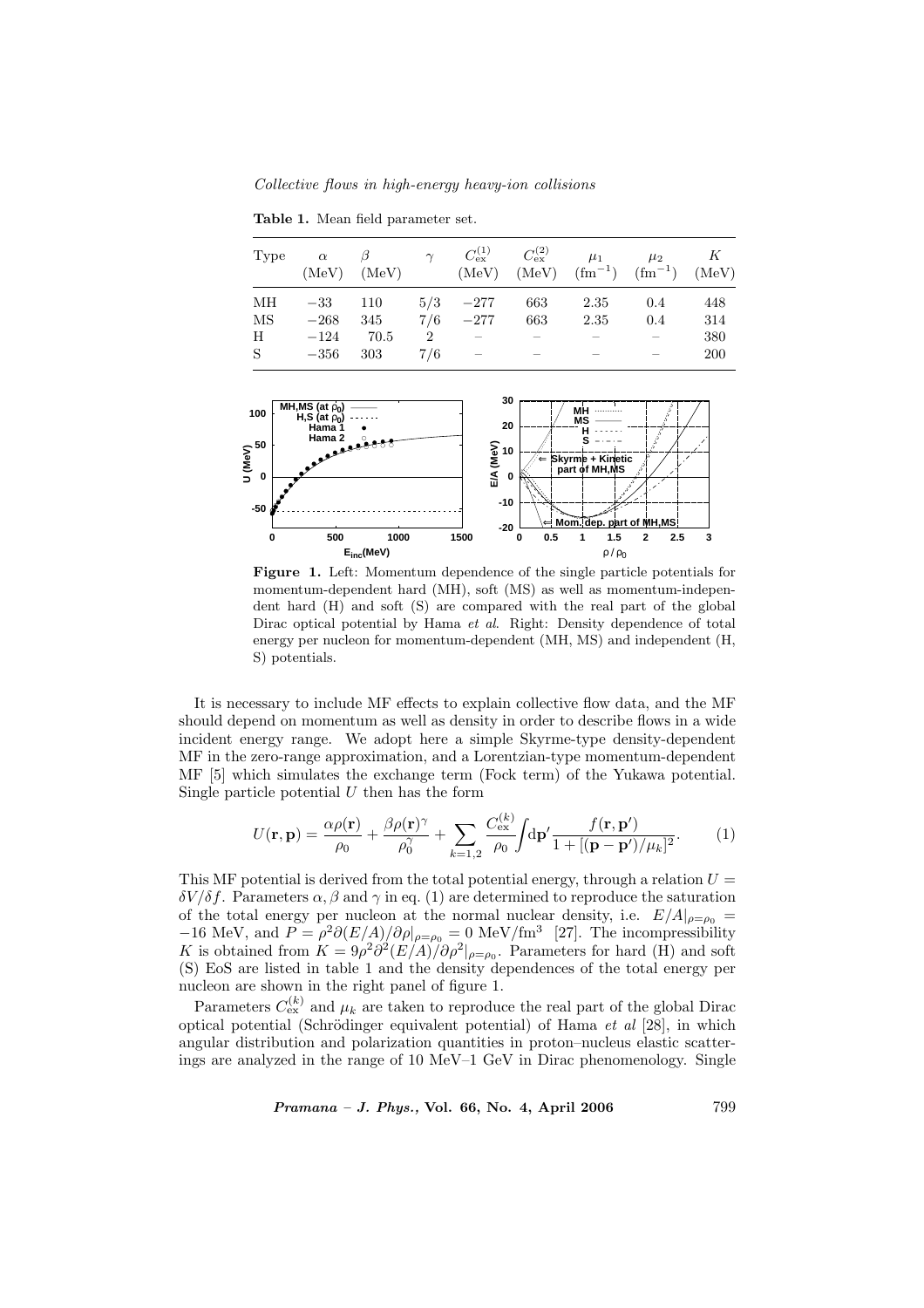particle potential at  $\rho = \rho_0$  is compared to the Schrödinger equivalent potential in ref. [28] in the left panel of figure 1. Parameters for the momentum-dependent potentials are shown as MH and MS in table 1. These parameter sets are based on ref. [29] with some simplifications. We have fixed the high energy limit of the optical potential,  $U \rightarrow 77$  MeV at  $E_{\text{inc}} \rightarrow \infty$ , leading to a constraint  $\alpha + \beta = 77$ MeV. This constraint generally makes EoS stiffer compared to those in ref. [16].

We include the above MF effects into JAM [24] by means of simplified RQMD (RQMD/S) [25] framework. The relativistic quantum molecular dynamics (RQMD) [30,31] is a constraint Hamiltonian dynamics, in which potentials are treated in a covariant way. RQMD/S [25] uses much simpler and more practical time fixation constraints compared to the original one [30,31].

In this work, we take into account potential interactions only between nucleons (protons and neutrons). MF for other hadrons (baryon resonances, anti-baryons, mesons, resonances, etc.) are ignored. Simulation time step size is taken to be  $dt = 0.1$  fm/c at all incident energies.

### 3. Collective flows from AGS to SPS energies

When two heavy nuclei collide at high energies at finite impact parameters, pressure gradient is anisotropic in the initial stages of a collision. As a result, it generates anisotropic collective flows. Up to now, several kinds of collective flows are proposed to probe high dense matter. The first one is the sideward flow (also called directed flow)  $\langle p_x \rangle$ , which is defined as the mean value of  $p_x$ , where x is defined as the impact parameter direction on the reaction plane. Sideward flow is mainly generated by the participant–spectator interactions. Nucleons in the projectile feel repulsive interaction from the target nucleus during the contact time of the projectile and the target. This repulsion pushes projectile nucleons out in the positive sideward direction if the contact time is long enough. When the incident energy is very high, contact time in collisions becomes shorter due to the Lorentz contraction. Therefore sideward flow decreases. At SPS energies, other types of collective flows, called directed  $(v_1)$  and elliptic  $(v_2)$  flows, are mainly measured. These are defined as the nth Fourier coefficient,

$$
\frac{\mathrm{d}^3 N}{p_{\rm T} \mathrm{d}p_{\rm T} \mathrm{d}y \mathrm{d}\phi} = \frac{\mathrm{d}^2 N}{2\pi p_{\rm T} \mathrm{d}p_{\rm T} \mathrm{d}y} \left(1 + \sum_n 2v_n(p_{\rm T}, y) \cos n\phi\right),\tag{2}
$$

where the azimuthal angle  $\phi$  is measured from the reaction plane. The directed flow  $v_1$  and the elliptic flow  $v_2$  are the first and second Fourier coefficients of the azimuthal distribution, respectively,

$$
v_1 = \langle \cos \phi \rangle = \langle p_x / p_\text{T} \rangle, \quad v_2 = \langle \cos 2\phi \rangle = \langle (p_x^2 - p_y^2) / p_\text{T}^2 \rangle. \tag{3}
$$

These collective flows are reviewed in ref. [32].

The effects of MF in high-energy heavy-ion collisions are visible but not very large in single-particle spectra, such as rapidity distribution  $dN/dy$  or transverse mass distribution  $d^2N/m_Tdm_Tdy$ . In this section, we demonstrate that MF effects are essential to study anisotropic collective flows in the hadron-string transport model JAM with MF potentials.

800 Pramana – J. Phys., Vol. 66, No. 4, April 2006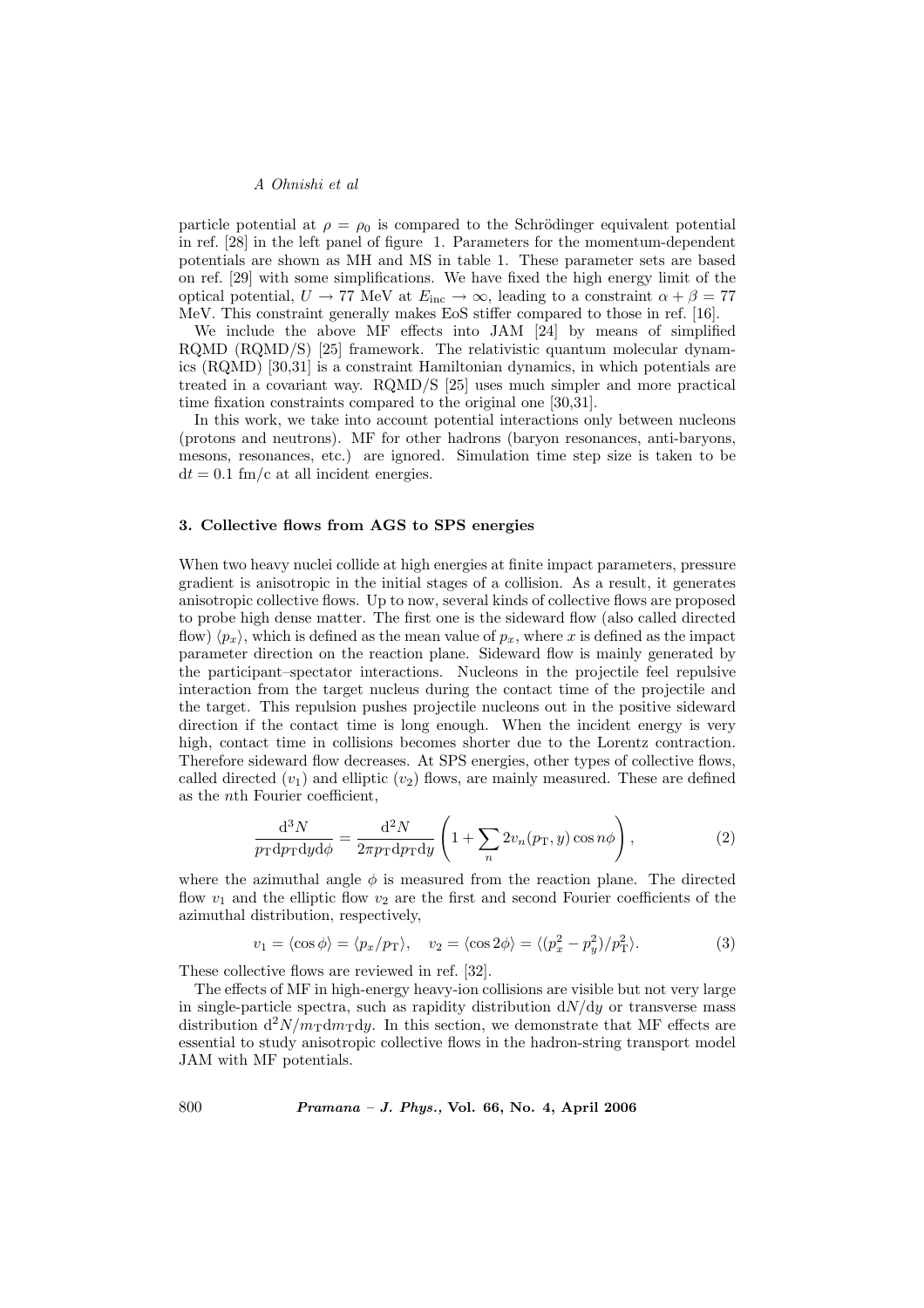#### 3.1 Collective flows at AGS energies

We show proton sideward flow  $\langle p_x \rangle$  in mid-central Au+Au collisions at AGS energies  $(E_{\text{inc}} = (2-11)$  A GeV) together with AGS-E895 [10] and AGS-E877 [8] data in figure 2. We choose the impact parameter range  $4 < b < 8$  fm in the calculations which roughly corresponds to mid-central collisions in experimental data. It is seen that both cascade and momentum-independent MF results are inconsistent with the data at  $E_{\text{inc}} \leq 4$  A GeV. The magnitude of  $\langle p_x \rangle$  in forward rapidity region  $(y/y_{\text{proj}} \simeq \pm 1)$  is small compared to the data, and the slope parameters at midrapidity are also smaller than that of the data. The momentum-independent MF reduces  $\langle p_x \rangle$  in forward rapidity region, and enhances the slope parameters at midrapidity. The former is an unfavorable effect in explaining the data, and the latter is not enough.

Proton sideward flow data are well-reproduced with the momentum-dependent MF. The momentum-dependent MF pushes up the flow linearly as a function of rapidity, and it becomes consistent with the data. As the incident energy increases, MF effects on the slope parameter at mid-rapidity become small, but we can still see clear differences at forward rapidities between the results with and without momentum dependence.

Our results suggest the necessity of the momentum dependence in the MF to give large magnitude emission to  $x$  direction at forward rapidity and also the slope at mid-rapidity. We note that our results with momentum-dependent MF are consistent with the previous calculations with MF on the collective flow data at AGS [13,15,18] as well as SIS energies [7,20].

The importance of the momentum dependence in the MF is more clearly seen in the transverse momentum dependence of the proton elliptic flow  $v_2$  as shown in figure 3. Only if momentum dependence is included, we reproduce the consistent behavior of the  $p_T$  dependence as well as the energy dependence.



**Figure 2.** Sideward flows  $\langle p_x \rangle$  of protons in mid-central Au+Au collisions at (2–11) A GeV are compared to the AGS-E895 and AGS-E877 data. Lines show the calculated results of cascade with momentum-dependent hard/soft mean-field (MH/MS), cascade with momentum-independent mean-field (H/S) and cascade without mean-field (CS).

 $Pramana - J. Phys., Vol. 66, No. 4, April 2006$  801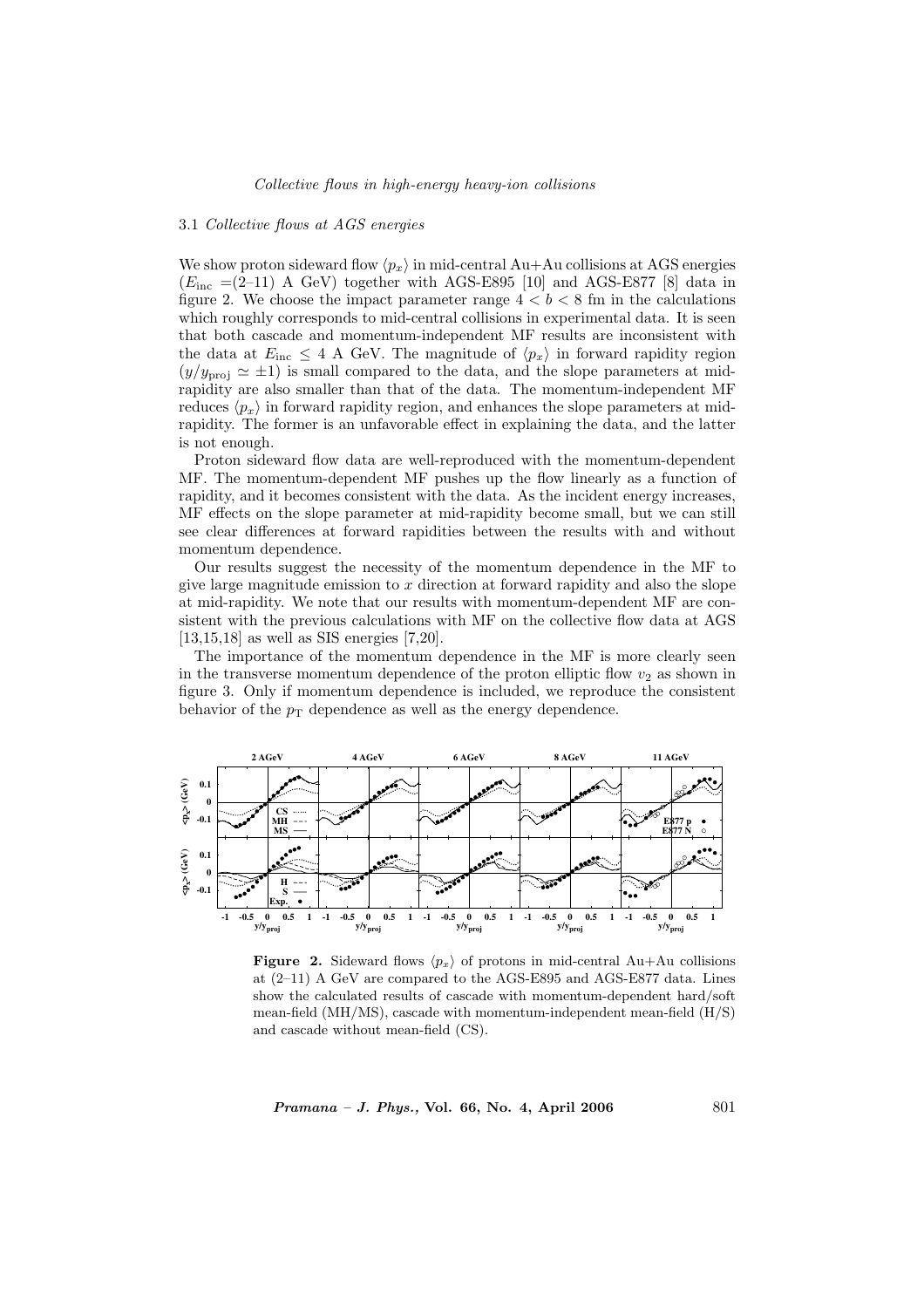

**Figure 3.** Transverse momentum dependence of the elliptic flow  $v_2$  for protons in Au+Au mid-central collisions at (2,4,6) A GeV are compared to AGS-E895 data.

# 3.2 Collective flows at SPS energies

In figure 4, we show the collective flows  $v_1$  and  $v_2$  as a function of rapidity and transverse momentum in comparison with the data in mid-central Pb+Pb collisions at  $E_{\text{inc}} = 40$  A GeV and 158 A GeV by CERN-NA49 Collaboration [12]. Generally it is found that momentum-dependent MF generally improves the description of  $v_1$ and  $v_2$ .

In the rapidity dependence of  $v_1$  (upper left panel of figure 4), it is interesting to note that the cascade model overestimates  $v_1$  for protons contrary to the underestimate of  $\langle p_x \rangle$  at AGS energies. We also see that  $v_1$  is reduced at SPS energies with momentum-dependent MF, while  $\langle p_x \rangle$  is enhanced at AGS energies. This is a reverse behavior compared to that at lower incident energies. Note also that the results with momentum-independent MF predict larger  $v_1$  than that of the cascade results. Large  $v_1$  values at large rapidities  $(y \sim 2.0)$  in the calculated results come from nucleons in the spectator fragments. Another interesting point is the 'wiggle' (a negative slope of the proton  $v_1$  near mid-rapidity) [12,19] at 158 A GeV, which we do not see at lower incident energies. This wiggle cannot be explained with either cascade or with momentum-independent MF. The wiggle behavior appears only in the calculated results with momentum-dependent MF.

Transverse momentum dependence of  $v_1$  for protons (upper right panel of figure 4) at 158 A GeV is very different from that at 40 A GeV. Dense baryonic matter is tentatively formed in the calculations up to around 40 A GeV, while many strings are formed and hadrons are formed later at 158 A GeV at mid-rapidity. As a result,  $v_1$  does not necessarily grow as a function of  $p_T$  at 158 A GeV, because strings do not feel MF in our model, and hadrons with large  $p<sub>T</sub>$  from string decay have long formation time in the total CM system, and they would have smaller chances to interact with other hadrons before strings decay. It is important to notice that the difference of the stiffness in EoS leads to 10–30% difference on the prediction of  $v_1(p_T)$ . This suggests a possibility to determine the stiffness of the EoS using transverse momentum dependence of the proton directed  $v_1$  flows.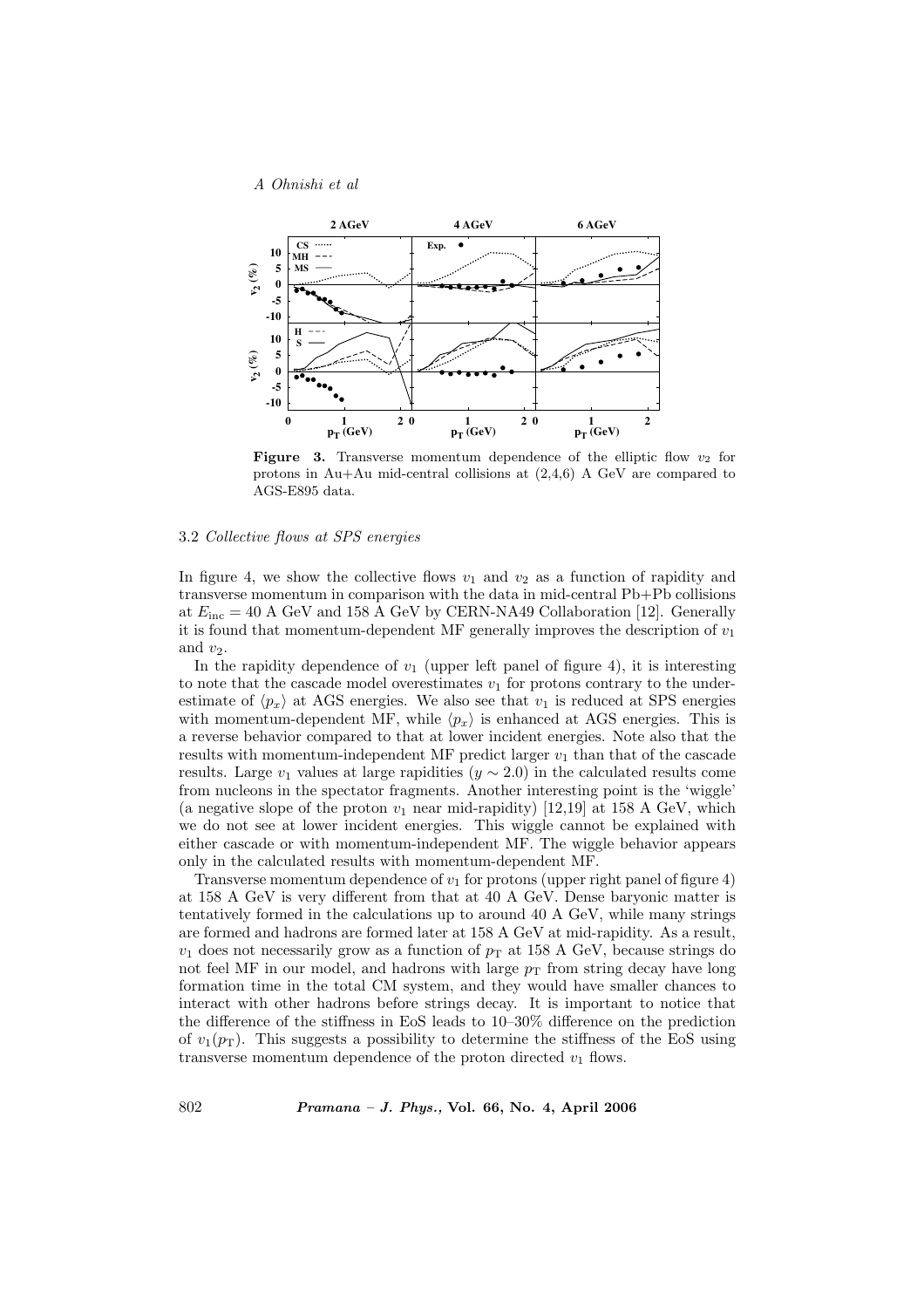

## Collective flows in high-energy heavy-ion collisions

**Figure 4.** Proton directed  $v_1$  (upper) and elliptic  $v_2$  (lower) flows as a function of rapidity (left) and transverse momentum (right) in mid-central Pb+Pb collisions at  $E_{\text{inc}} = 40$  A GeV and 158 A GeV in comparison with SPS-NA49 data. Lines show the calculated results of cascade with momentum-dependent hard/soft mean-field (MH/MS), cascade with momentum-independent mean-field (H/S) and cascade without mean-field (CS).

The rapidity dependence of  $v_2$  for protons (lower left panel of figure 4) shows that all types of MF suppress the  $v_2$  in almost all the rapidity region. Especially, in the case of momentum-dependent MF, proton elliptic flows are suppressed by more than a factor of two compared to the cascade results.

Our result on  $v_2(y)$  does not have the collapse at mid-rapidity that is seen in the NA49 data. This may be a strong indication of a first-order phase transition at high baryon densities achieved in the Pb+Pb collisions at 40 A GeV [21]. However, since the experimental results strongly depend on the analysis method (reaction plane, two- and four-particle correlation) [12], at present we do not think that the dip is an evidence of the first-order phase transition.

In the transverse momentum dependence of  $v_2$  for protons (right bottom panel of figure 4), all the models show approximate linear  $p<sub>T</sub>$  dependence of  $v<sub>2</sub>(p<sub>T</sub>)$ , and the slope of the proton  $v_2(p_T)$  is well-explained at low  $p_T$  with the momentumdependent MF. On the other hand, it is seen that  $v_2$  is insensitive to the stiffness of the EoS. Without momentum dependence, MF effects are not strong enough to

 $Pramana - J. Phys., Vol. 66, No. 4, April 2006$  803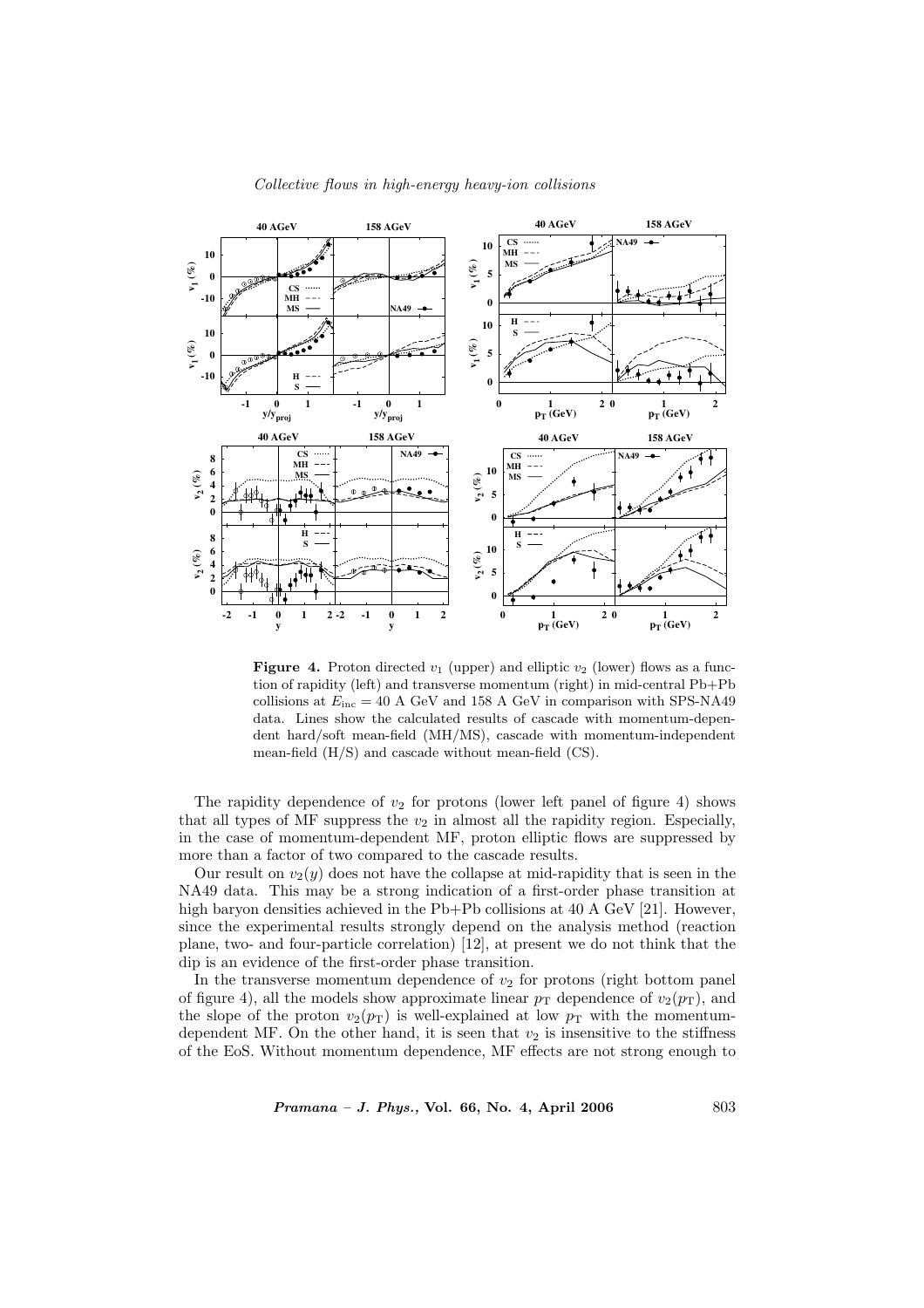suppress  $v_2$ , and strong repulsion effect from momentum dependence is needed to get larger suppression in order to explain the data. This suggests that momentum dependence in the baryon MF is crucial for understanding the proton collective flow  $v_2$  at SPS energies.

We now turn to the discussion of the difference between  $v_1$  and  $v_2$ . We have shown that MF effects on  $v_2$  is strong, but it is insensitive to the incompressibility of the EoS at SPS energies within our approach. On the other hand, rather visible effect on the incompressibility has been seen in  $v_1$ . This may come from the difference of developing time between  $v_1$  and  $v_2$ , i.e.  $v_2$  is formed until the time reaches the order of nuclear radius, while  $v_1$  may be determined in the earliest stage of the collision, where baryon density is the highest in the collision. The directed flow  $v_1$  is mainly generated by the interaction between participants and spectators, and spectators go away very fast at high energies. On the other hand  $v_2$  is not formed in the earliest stage of the collision in our model. This is because our current hadronic transport approach does not have large participant pressure in the early stages of the collisions, as we do not explicitly include MF for strings and partonic interactions. In a hydrodynamic picture,  $v_2$  develops from very early times due to thermal pressure. This is a striking difference between our approach and hydrodynamics as previously studied in ref. [30].

#### 3.3 Elliptic flow excitation functions from AGS to SPS energies

When the incident energy is not high enough, spectators squeeze participants out of the reaction plane due to the repulsive nuclear interactions at  $0.2 \leq E_{\text{inc}} \leq 4 \text{ A GeV}$ . This squeezing leads to a negative value of the elliptic flow of nucleons  $(v_2 < 0)$ . The elliptic flow, therefore, shows the strength of the repulsive interaction at lower energies. On the other hand, elliptic flow becomes positive at higher energies, because there is no such squeezing effect due to the Lorentz contraction. Elliptic flow gives information about how much pressure is generated at higher energies.

In figure 5, we show the incident energy dependence of the proton elliptic flow  $v_2$ in mid-central collisions with measured data ( $-0.1 < y < 0.1$  for AGS,  $0 < y < 2.1$ )  $(0 < y < 1.8)$  for SPS 158 A (40 A) GeV) [9,12]. Rapidity cut  $|y| < 0.2y_{\text{proj}}$ has been used in calculations. Experimental data clearly show the evolution from squeezing to almond-shaped participant dynamics. With both cascade and momentum independent MF (H, S), we cannot explain strong squeezing effects at lower energies, and the calculated  $v_2$  values are generally larger than the data at all incident energies. Momentum-dependent MF (MH, MS), which is repulsive in the incident energy range under consideration, pushes down the elliptic flow significantly. We qualitatively reproduce the incident energy dependence from AGS [9] to SPS [12] energies.

Calculated results with both MH and MS are smooth as a function of beam energy, while the data at  $E_{\text{inc}} = 40$  A GeV has a dip [12]. Confirmation of data is necessary to examine the incident energy dependence of  $v_2$ , whether it is a monotonic function or has a dip at around  $E_{\text{inc}} \sim 40$  A GeV by looking at the missing data points.

804 Pramana – J. Phys., Vol. 66, No. 4, April 2006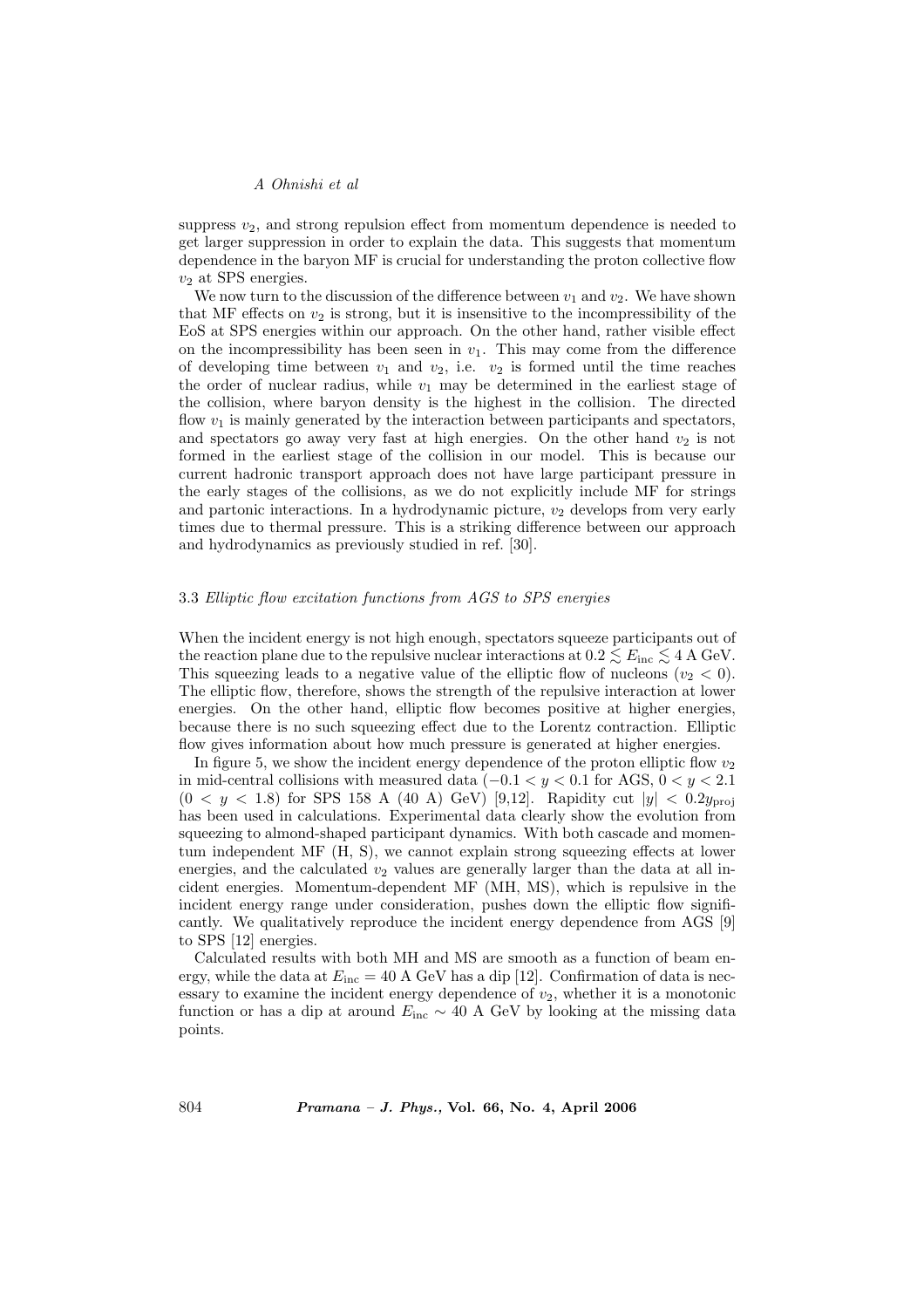



Figure 5. Incident energy dependence of proton elliptic flow at mid-rapidities in mid-central heavy-ion collisions from 1 A GeV to 158 A GeV. Lines show the results of model calculations. The experimental data are taken from LBL-EOS, AGS-E895, E877, and SPS-NA49.

### 4. Summary

We have investigated collective flows in heavy-ion collisions from AGS  $((2-11)$ A GeV) to SPS ((40, 158) A GeV) energies by using a combined framework of hadron-string cascade (JAM) [24] and covariant constraint Hamiltonian dynamics (RQMD/S) [25]. In JAM, various particle production mechanisms are taken into account, and momentum dependence of the MF is fitted [29] to the data [28]. Calculated results are compared with the data of sideward  $\langle p_x \rangle$ , directed  $v_1$ , and elliptic  $v_2$  flows as a function of rapidity, transverse momentum and beam energy from AGS to SPS. Generally, results with momentum-dependent MF reasonably explain the trend of the data for proton flows. We note that it is for the first time to explain anisotropic proton collective flow data of heavy-ion collisions from AGS to SPS in one framework consistently. Momentum dependence of MF is found to be very important to explain several important features of collective flow data at AGS and SPS energies.

It would be still premature to determine the nuclear EoS. In ref. [1], we have discussed the model uncertainties in detail. Especially, we have discussed the reason why the EoS dependence of collective flows is small in the present model. Our conclusion is that the present model is essentially a Lorentz scalar potential model, in which potential effects are largely suppressed at high energies. Clarification of the model dependence of the MF treatment is an imporant task to be done.

#### Acknowledgements

We are grateful to Profs Tomoyuki Maruyama and Pawel Danielewicz for useful discussions and comments. This work is supported in part by the Ministry of Education, Science, Sports and Culture, Grand-in-Aid for Scientific Research (C)(2), No. 15540243, 2003.

 $Pramana - J. Phys., Vol. 66, No. 4, April 2006$  805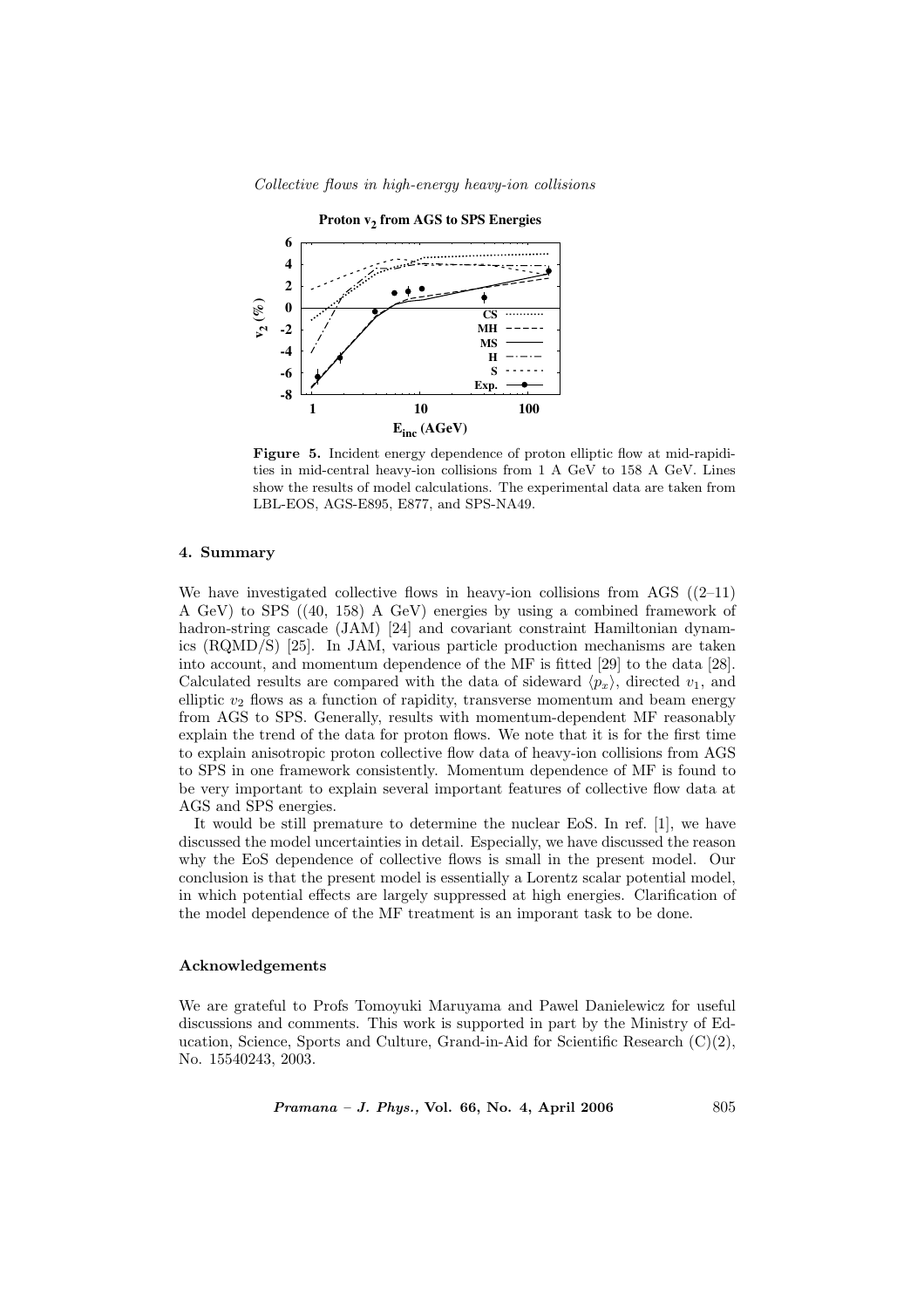#### References

- [1] M Isse, A Ohnishi, N Otuka, P K Sahu and Y Nara, Phys. Rev. C72, 064908 (2005), arXiv:nucl-th/0502058
- [2] J Kapusta and D Strottman, Phys. Lett. B106, 33 (1981) H Stöcker et al, Phys. Rev. C25, 1873 (1982)
- [3] H A Gustafsson et al, Phys. Rev. Lett. 52, 1590 (1984)
- [4] G F Bertsch and S Das Gupta, Phys. Rep. 160, 189 (1988)
- [5] C Gale, G F Bertsch and S Das Gupta, Phys. Rev. C35, 1666 (1987) G M Welke et al, Phys. Rev. C38, 2101 (1988)
	- L P Csernai, G Fai, C Gale and E Osnes, Phys. Rev. C46, 736 (1992)
- [6] EOS Collaboration: J Chance *et al, Phys. Rev. Lett.* **78**, 2535 (1997) J C Kintner et al, Phys. Rev. Lett. 78, 4165 (1997) K G R Doss et al, Phys. Rev. Lett. 57, 302 (1986)
- [7] FOPI Collaboration: N Bastid et al, Nucl. Phys. A622, 573 (1997) FOPI Collaboration: A Andronic et al, Phys. Rev. C67, 034907 (2003) FOPI Collaboration (G Stoicea et al) and P Danielewicz, Phys. Rev. Lett. 92, 072303 (2004)
- [8] E877 Collaboration: J Barrette et al, Phys. Rev. C55, 1420 (1997); 56, 3254 (1997)
- [9] E895 Collaboration: C Pinkenburg et al, Phys. Rev. Lett. 83, 1295 (1999)
- [10] E895 Collaboration: H Liu et al, Phys. Rev. Lett. 84, 5488 (2000)
- [11] E895 Collaboration (P Chung et al) and P Danielewicz, Phys. Rev. C66, 021901(R) (2002)
	- E895 Collaboration: J L Klay et al, Phys. Rev. Lett. 88, 102301 (2002)
- [12] NA49 Collaboration: C Alt et al, Phys. Rev. C68, 034903 (2003)
- [13] P K Sahu, W Cassing, U Mosel and A Ohnishi, Nucl. Phys. A672, 376 (2000)
- [14] P Danielewicz et al, Phys. Rev. Lett. 81, 2438 (1998)
- [15] P Danielewicz, Nucl. Phys. A673, 375 (2000)
- P Danielewicz, R Lacey and W G Lynch, Science 298, 1592 (2002)
- [16] A B Larionov, W Cassing, C Greiner and U Mosel, Phys. Rev. C62, 064611 (2000)
- [17] T Maruyama, W Cassing, U Mosel, S Teis and K Weber, Nucl. Phys. A573, 653 (1994)
- [18] P K Sahu and W Cassing, Nucl. Phys. A712, 357 (2002)
- [19] R J M Snellings et al, Phys. Rev. Lett. 84, 2803 (2000)
- [20] D Persram and C Gale, Phys. Rev. C65, 064611 (2002)
- [21] H Stöcker, E L Bratkovskaya, M Bleicher, S Soff and X Zhu, arXiv:nucl-th/0412022
- [22] See, for example, *Nucl. Phys.* **A698** (2002) and references therein
- [23] STAR Collaboration: C Adler et al, Phys. Rev. C66, 034904 (2002) PHOBOS Collaboration: B B Back et al, Phys. Rev. Lett. 89, 222301 (2002) PHENIX Collaboration: S S Adler et al, Phys. Rev. Lett. 91, 182301 (2003) STAR Collaboration: J Adams et al, Phys. Rev. Lett. 92, 062301 (2004)
- [24] Y Nara, N Otuka, A Ohnishi, K Niita and S Chiba, Phys. Rev. C61, 024901 (2000)
- [25] T Maruyama et al, Prog. Theor. Phys. 96, 263 (1996)
- [26] X-N Wang and M Gyulassy, *Phys. Rev.* **D44**, 3501 (1991)
- [27] J Aichelin et al, Phys. Rev. Lett. **58**, 1926 (1987)
- [28] S Hama et al, Phys. Rev. C41, 2737 (1990)
- [29] T Maruyama et al, Phys. Rev. C57, 655 (1998)
- [30] H Sorge, H Stöcker and W Greiner, Ann. Phys. 192, 266 (1989) H Sorge, Phys. Rev. C52, 3291 (1995) H Sorge, Phys. Lett. B402, 251 (1997); Phys. Rev. Lett. 82, 2048 (1999)